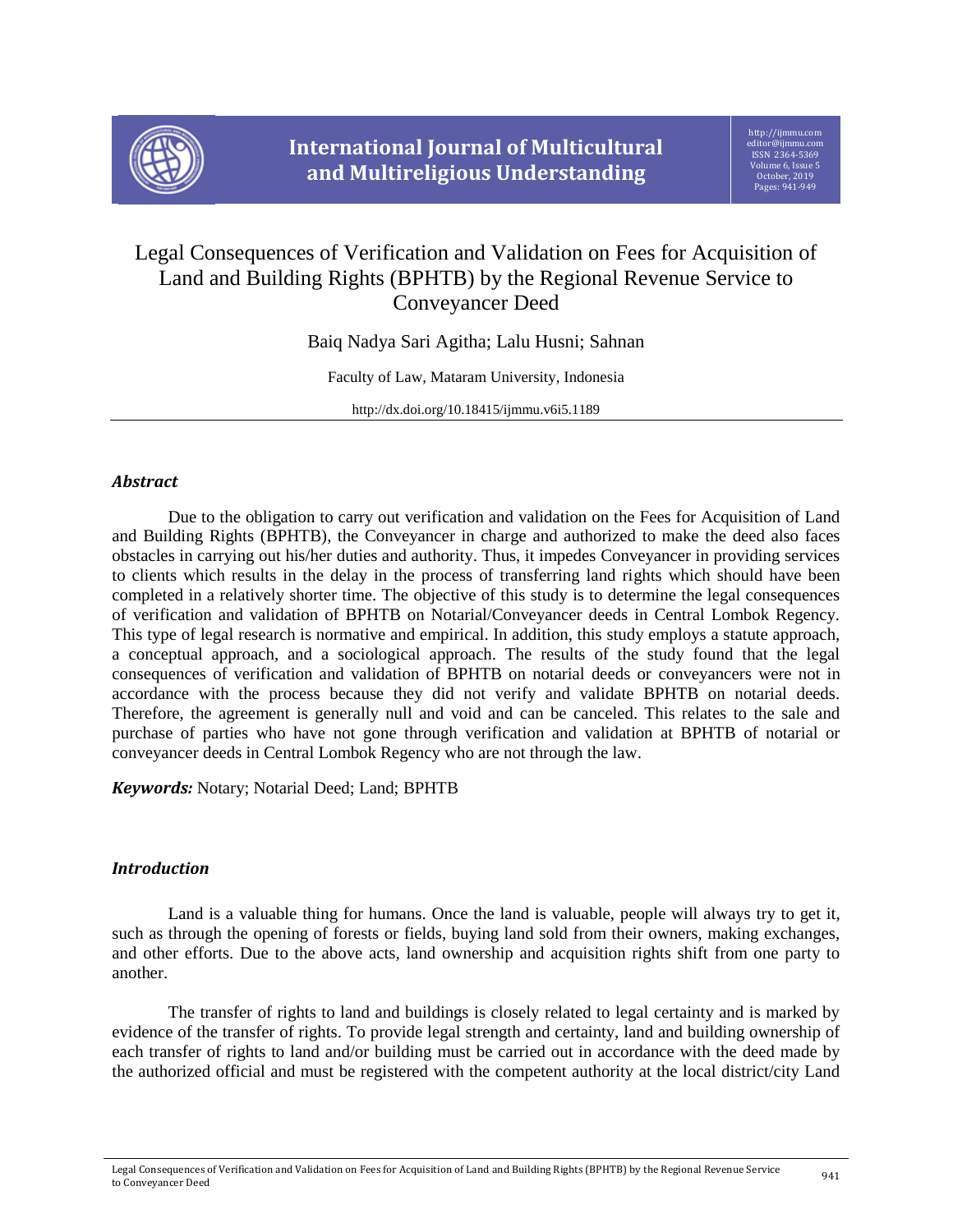Office (Winoto, 2009). As such, the rights to land and buildings are legally on the party who obtained these rights and can be defended before all parties (Siahaan, 2003).

The transfer of land and building rights creates rights and obligations for both the transferring party and the party receiving it (Hartanto, 2018). The government has regulated in the prevailing laws and regulations whereby every individual or entity who obtains land and building rights must pay the Fees for Acquisition of Land and Building Rights tax known as BPHTB (Fauzan & Ardiyanto, 2012). The Fees for Acquisition of Land and Building Rights (BPHTB) is one of the potential sources of taxation that must be studied in accordance with the current economic situation and conditions and the improvement of the nation's development (Kosasih *et al*., 2012).

Central Lombok Regency Regulation No. 14 of 2010 concerning Regional Taxes is a guideline for taxpayers in calculating the tax value of the transfer of land rights transactions. As regulated in Article 69 of Central Lombok District Regulation No. 14 of 2010 concerning Regional Taxes, it is stipulated that the BPHTB rate is 5% (five percent) using the Tax Object Sale Value in Land and Building Tax (NJOP PBB) as the basis for the imposition of BPHTB (Aktapragia *et al.*, 2019).

Based on the facts in Central Lombok Regency the withdrawal of Fees for Acquisition of Land and Building Rights is not in accordance with the regional regulation of Central Lombok District No. 14 of 2010. A case in point is the transfer of land rights. In this case, the legal subject has made a deed which explains the agreement of the parties at a price above the Tax Object Sale Value (NJOP) but the Regional Revenue Service determines the BPHTB which is not in accordance with what is mandated by the Central Lombok District Regulation (Usui *et al.*, 2004). It does the calculation by not looking at transaction prices or the Tax Object Sale Value (NJOP). BPHTB is calculated from the results of field verification. Field verification itself is a process of checking directly in the field of objects that are processed from legal actions or legal events. The reason for checking carried out by the Regional Revenue Service is because the transaction price for the tax object is too low even though the SPPT PBB was issued by the Regional Revenue Service itself. However, this becomes an obstacle for both conveyancers and taxpayers when they have agreed on prices but are not approved by the Regional Revenue Service.

This field verification is not regulated in detail in Law No. 28 of 2009 concerning Regional Taxes and Regional Retribution as well as Central Lombok District Regulation No. 14 of 2010 concerning Regional Taxes. In terms of field verification, the Regional Revenue Service is not fundamental or does not have legal certainty in collecting BPHTB taxes. Circular letter that becomes a guideline for the Regional Revenue Service makes a difference between the taxpayer and the Regional Revenue Service in assessing the amount of tax BPHTB that must be paid (Gustia, 2016).

The implementation of BPHTB collection and collection carried out by the Regional Revenue Office experienced several problems. Related to this issue, taxpayers who previously used the selfassessment system felt that the Regional Revenue Service did not believe in what the taxpayer did because the Regional Revenue Service was of the opinion that the transaction price for the tax object was too low.

In practice in the field, it is indeed true that verification has been carried out by a tax official. However, the background of the employee's ability is unknown because the officer was not known by the parties in the transfer of land rights transaction during verification (Sarbini, 2017). Verification and validation are a research procedure for BPHTB Regional Tax Payment (SSPD BPHTB) related to the completeness of documents and correctness of tax object data contained in SSPD BPHTB. This procedure is carried out after the taxpayer makes payment of the owed BPHTB. If all completeness and suitability of tax object data are fulfilled, the service function will sign the BPHTB SSPD.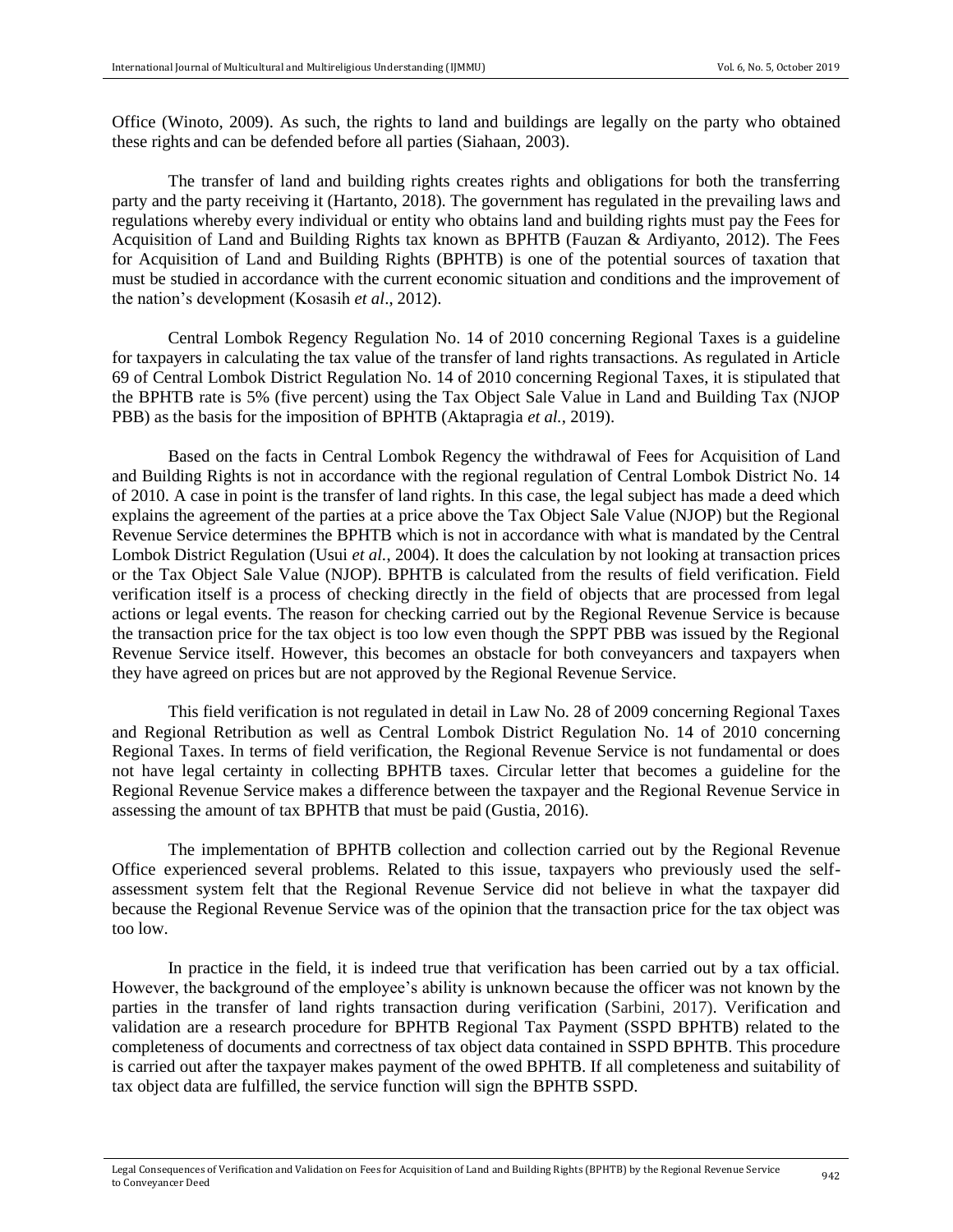Due to the obligation to carry out verification and validation on the BPHTB, the Conveyancer in charge and authorized to make the deed also faces obstacles in carrying out his duties and authority. Thus, it impedes conveyancer in providing services to its clients. That results in a delay in the process of transferring land rights which should have been completed in a relatively shorter time.

The verification and validation process on BPHTB, to determine the transaction value of a legal sale and purchase of land and building rights which by the Central Lombok District Government, is basically legal according to the Law but that violates the essence of a sale and purchase agreement. The legal act of buying and selling is basically an agreement of the parties. Verification and validation regarding the sale value of the tax object of BPHTB seems to indicate that the sale and purchase agreement was made not because of the agreement of the parties in determining the sale value of the land but because of the intervention of the Regional Government.

#### *Research Method*

This type of law is normative and empirical. Then, this study employs statutory approach, conceptual approach, and sociological approach. The type of research data is primary data obtained directly from respondents and informants as the main source through field research (Marzuki, 2009). Secondary data is also used which is obtained from legislation, literature, etc. which have to do with the problems discussed in this paper.

These legal materials are collected using the following techniques:

- a. Primary data is carried out by conducting direct interviews by preparing in advance the questions as guidelines that allow the interview situation. Interview is a face to face role situation when the interviewer asks questions that are designed to obtain answers relevant to the research problem to the respondent. As well as for the substance that is related to the subject of study or research.
- b. Secondary data is data collected using document study techniques by collecting and studying sources such as literature, books, scientific articles, research results and legislation relating to the subject matter.

Data, obtained through interviews and literature review at the Central Lombok District Revenue Service and Conveyancer in Central Lombok District, were analyzed qualitatively by describing data quality in the form of regular, concise, logical, non-overlapping and effective sentences so as to facilitate understanding and data interpretation. Then the discussion is carried out from which the results are used to draw conclusions from the discussion. Based on the results of the discussion then drawn deductively as an answer to the problem under study.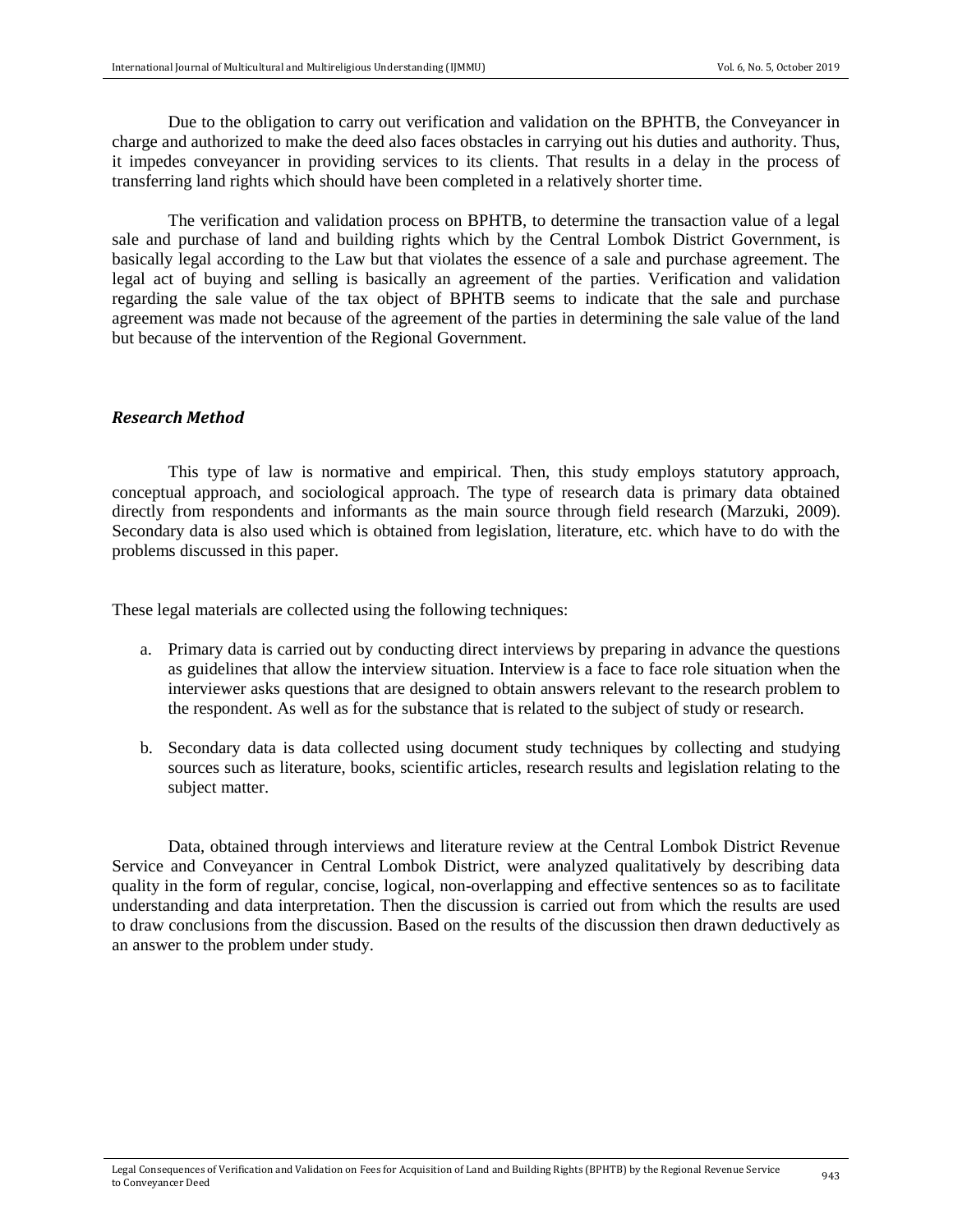#### *Findings and Discussion*

## **Legal Consequences of Verification and Validation on BPHTB to Notarial Deed or Conveyancer in Central Lombok Regency**

#### **1. The Validity of the Joint Circular Letter**

Legal certainty is a feature that cannot be separated from the law, especially for written legal norms. Law without certainty will lose its meaning because it can no longer be used as a code of conduct for everyone. *Ubi jus incertum, ibi jus nullum* (where there is no legal certainty, there is no law). It means that legal certainty is a guarantee to run the law in a good and proper way. So, it must be based on three aspects namely philosophically, juridically, and sociologically.

Legal theory is usually distinguished between 3 types of things in terms of the rule of law as a rule, as follows:

a. The law applies philosophically

It means that it is in accordance with the ideals of the law as the highest positive value. Every society always has a "*rechtsidee*" or what people expect from the law; for instance, the law guarantees justice, expediency and order and welfare. The legal ideal grows in the society's value system about good and bad, about their views on individual relations and society and so forth, including about the unseen world view. All of this is philosophical which means that it involves a view of the nature of things.

The law is expected to reflect the value system as a means of protecting values as well as a means of realizing it in people's behavior.

b. The law applies legally

This is when the provisions are based on higher-level norms (Hans Kelsen) or are formed in a predetermined manner or when showing necessity between a condition and its consequences. Juridical or normative behavior of a rule or rule is when the rule is part of a certain legal rule within the legal norms pointing to one another. Such a legal system consists of a whole. Hierarchy of special legal principles rests on general legal principles. In the lower specific rules of law, the higher legal rules are invaded.

The validity of the juridical rules of law by Bagir Manan is detailed with the following conditions:

- 1) Requirement regarding the existence of statutory authority. Every statutory regulation must be made by an authorized body or official, otherwise the statutory regulation is null and void, deemed to have never existed and all consequences are null and void. For instance, formal laws and regulations must be made jointly between the president and the House of Representatives if the Law is null and void.
- 2) The necessity of conformity in the form or type of a statutory regulation with the material that is regulated, especially if it is governed by a higher or equal statutory regulation. Discrepancies in this form can be a reason to cancel the laws and regulations. For instance, if the 1945 Constitution or the previous Law states that something must be regulated by a Law, then in the form of the Law it is regulated. If it is arranged in another form, for instance a presidential decree, the decision can be canceled.

Legal Consequences of Verification and Validation on Fees for Acquisition of Land and Building Rights (BPHTB) by the Regional Revenue Service  $\hphantom{\mu_{\rmfty}}944$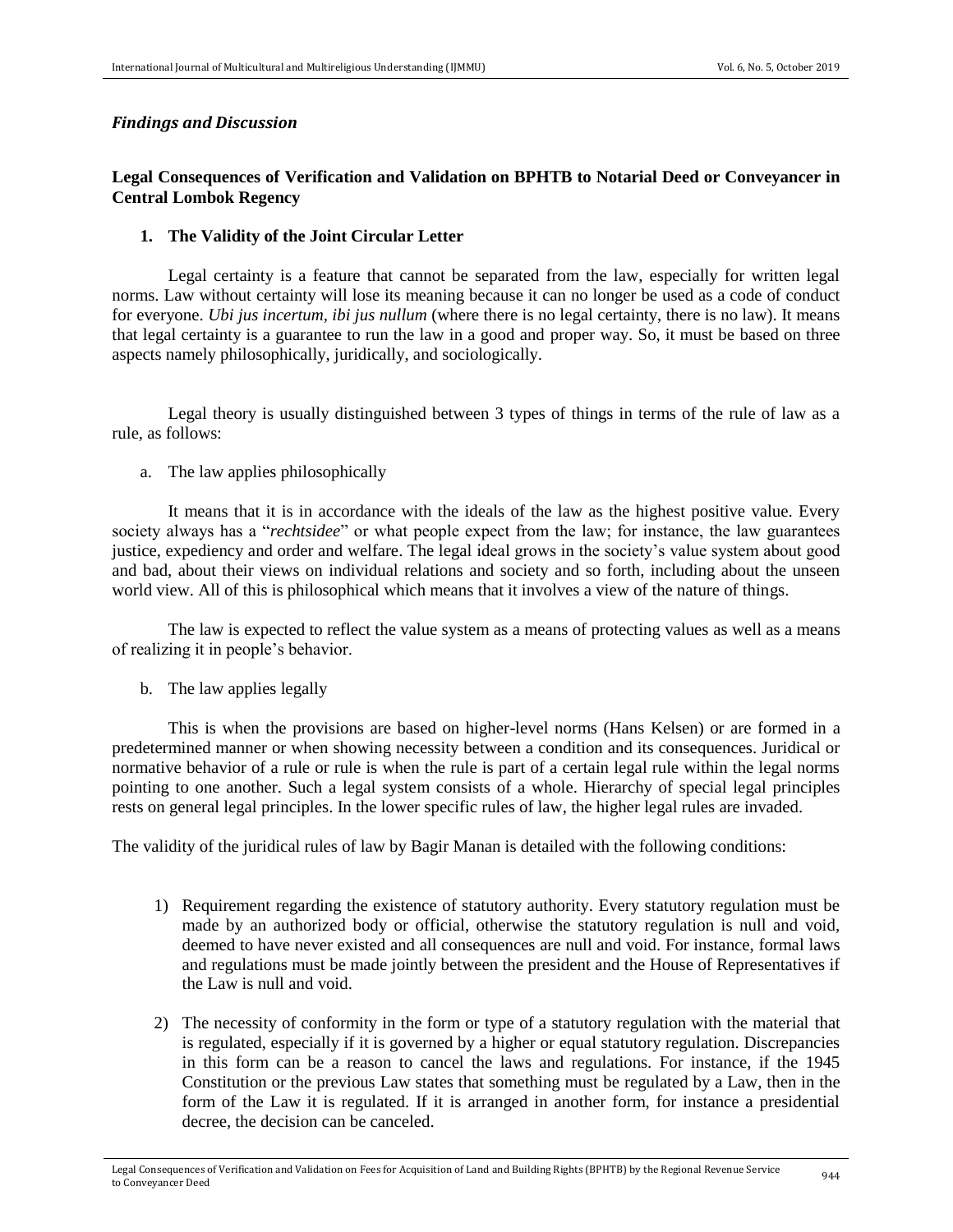- 3) Must follow certain procedures. If the procedures are not followed, the laws and regulations are null and void or do not/do not yet have binding legal force. For instance, regional regulations are made jointly between the Regional House of Representatives and regional heads, if there are regional regulations that do not include the approval of the Regional House of Representatives, then it is null and void.
- c. The Law Applies Sociologically

If the rules are effective, the authorities can force the enforcement of these rules even if they are not accepted by the community or not valid because they are not accepted or recognized by the community. The basis applies empirically/sociologically the meaning is if the community members obey the law where the law is enforced. Empirical behavior can be seen through means of empirical research on the behavior of citizens. If the research shows that the public behaves with reference to the whole rule of law, then there is an empirical rule of law. Thus, legal norms reflect the reality that lives in society.

With a sociological basis of legislation made and accepted by the community in a natural and even spontaneous manner, Soerjono Soekanto and Purnadi Purbacaraka noted two theoretical foundations as a sociological basis for the rule of law as follows:

- 1) Sociological theory of rule of law applies because the coercion of the authorities, whether or not accepted by the community.
- 2) The theory of recognition is the rule of law that applies based on acceptance from the community where the law applies.

Related to the empirical enforcement of the rule of law in society, there are at least 3 factors that are quite dominant that influence the process of law enforcement which includes:

- 1) First, the substance of the legal substance intended by the rules, norms, patterns of real human behavior within the system. Substance also means products produced by people who are in the legal system, including the decisions they issue, the new rules they draft. The substance also includes the applicable law and not just the rules contained in the Statutory Book.
- 2) second, structural factors which means the part that has survived or the part that gives some form and shape to the whole. In Indonesia, for instance, we talk about the structure of the Indonesian legal system, then it includes the structure of law enforcement institutions, such as the police, prosecutors and courts. It also includes the structure of the number and type of court, and how and why. Clearly, the structure is like a still photo that stops motion.
- 3) third, cultural factors in this case are human attitude and the legal system of belief, the value of thought and expectations. In other words, legal culture is a state of mind that determines how law is used, avoided or abused. Without legal culture, the law is helpless like dead fish lying in a basket and not like fish that live at sea. In brief, other ways to describe the three elements of the legal system are as follows: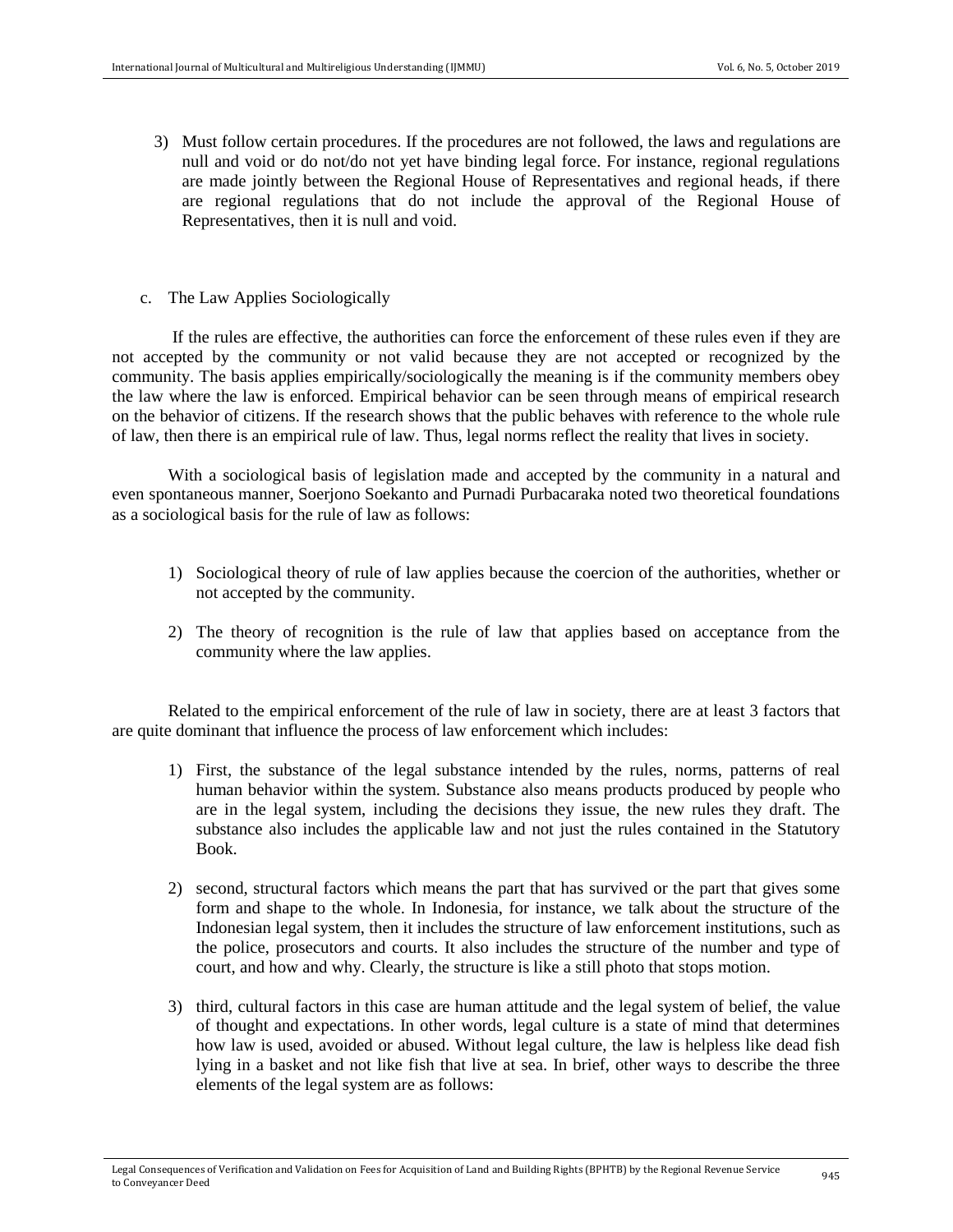- a) the structure is likened to a machine;
- b) substance is what is done and what the machine produces;
- c) legal culture is anything or anyone who decides to turn on or turn off the machine, and decides how the machine is used.

In the formation of laws and regulations, the process of the realization of the values contained in the ideals of the law into legal norms depends on the level of awareness and appreciation of the legislators for these values. The lack of awareness of these values will lead to a gap between legal ideals and legal norms.

If the Minister Circular Letter is related to legal, philosophical and sociological validity, it can be presented as follows:

- a. Judicially, the regulation regarding Minister Circular Letter is not regulated in any statutory regulation but it is part of *freis ermessen* from the government to issue whatever is considered good and does not conflict with any statutory regulations.
- b. Philosophically, the Minister Circular Letter is a technical requirement to clarify the norms that are not yet clear, so that it is regulated further through a circular letter.
- c. Sociologically, a Minister Circular Letter is urgently needed in conditions that are urgent to meet the legal vacuum. However, ministerial regulations should not conflict with higher regulations.

Thus if its validity is questioned, it is concluded that the Joint Circular Letter of the Minister of Finance, Minister of Home Affairs and Head of the National Land Agency Number SE-12/MK.07/2014, Number 593/2278/SJ, Number 4/SE/V/2014 remains must be considered valid as long as it regulates the vertical internal level of the state administration officials in its environment, while still taking into consideration the juridical, philosophical and sociological aspects in the formation of regulations. However, if it goes against the rules above, it must be ruled out based on Law No. 12 of 2011 concerning Formation of Statutory Regulations.

## **2. The Validity of the Agreement of the Parties Conducting the Sale and Purchase of Land**

In Article 1313 of the Civil Code "an agreement is an act in which one or more people commit themselves to one or more other people. From this incident, arises a legal relationship between two or more people called a union in which there are rights and obligations of each party".

Regarding the agreement is valid or not, we must first look at what are the legal conditions of the agreement. The legal conditions for an agreement can be seen in Article 1320 of the Civil Code, as follows:

- a. Agreement from those who bound themselves;
- b. The ability to make an engagement;
- c. A certain thing;
- d. A lawful cause.

The first and second conditions are subjective conditions while the third and fourth conditions are objective conditions. If subjective conditions are not met, the agreement can be canceled. Meanwhile, if the objective conditions are not met, the agreement is null and void. In buying and selling land, there are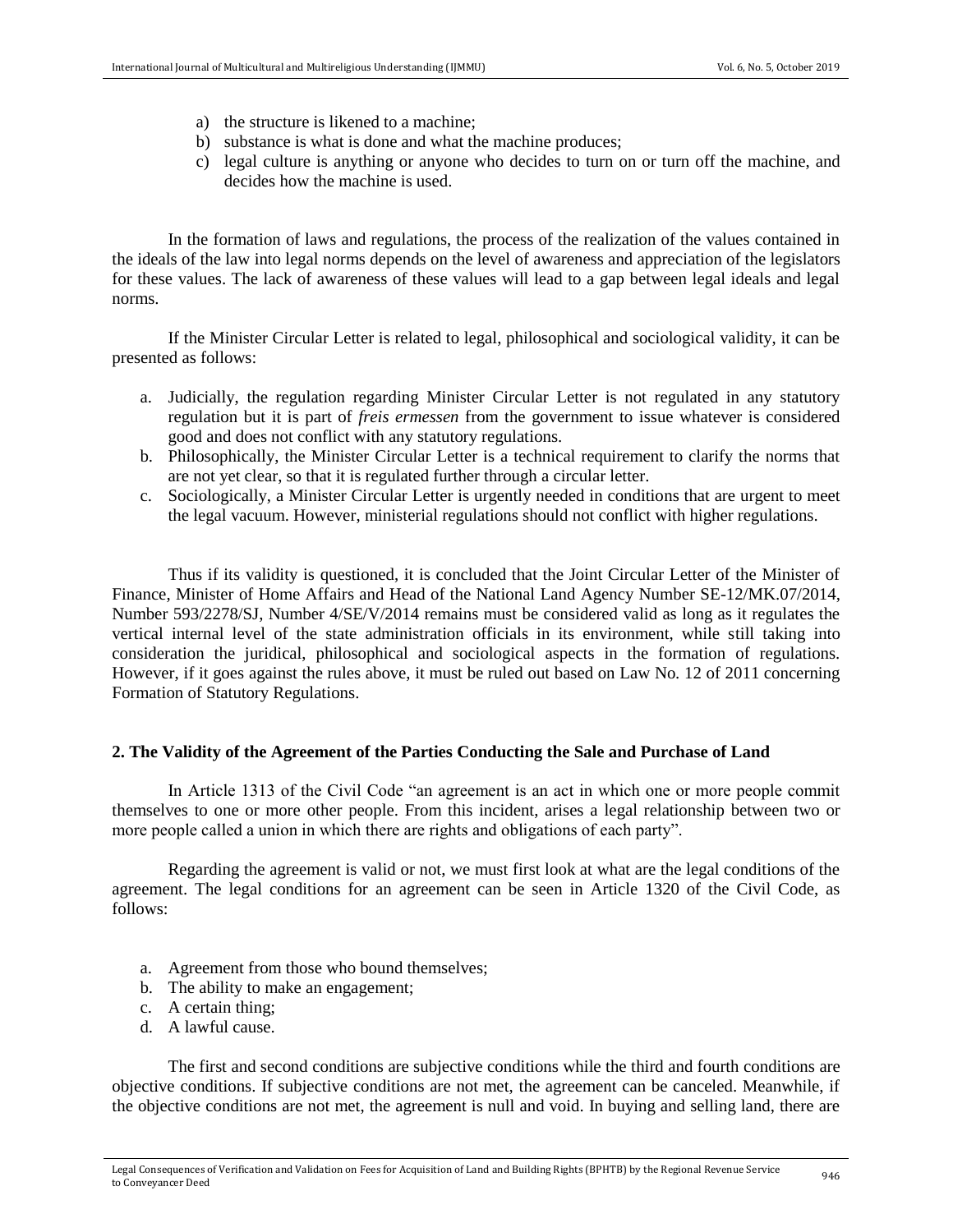procedures that must be passed. Buying and selling legitimate land and buildings usually involves the buying and selling process before the conveyancer and witnesses. If we purchase and sell without their involvement, the conveyancer will make a Deed of Sale (AJB). AJB is one of the requirements for name retrieval on certificates. Before making AJB, the conveyancer will ensure that the seller has paid taxes including Land and Building Tax (PBB) in the current year and the buyer has paid the buyer's tax. After that, the seller's name listed in the certificate will be crossed out by the land office and then replaced with the buyer's name. After we receive the certificate, double check the contents of the certificate. Make sure there are no writing errors. If there are errors, ask to revise them immediately. A certificate is a proof of right which is used as a strong proof. However, the certificate process can only be carried out after first verifying and validating sales tax data.

Every land sale and purchase transaction would require the making of AJB. This deed must be made by the conveyancer because only the conveyancer is entitled to make AJB. AJB is one of the requirements for making certificates of asset ownership. The following are some of the steps to create AJB. Both the seller and buyer must come to the conveyancer by completing the requirements that must be met such as a Family Card (KK), Taxpayer Identification Number (NPWP), proof of PBB payment (seller), certificate of ownership, KTP, wife's KTP (for the seller), and books marriage seller. The seller will pay income tax (PPh) and the buyer will pay the Fees for Acquisition of Land and Building Rights (BPHTB) before signing the AJB. Then, the deed of sale is prepared based on the agreement of the seller and buyer. The conveyor will read the contents of the AJB before signing the AJB. The signing will be carried out in front of two witnesses if an agreement has been reached and both parties have agreed on the contents of the AJB. After the construction of the AJB is complete, the second owner can process the land certificate.

Therefore, the Legal Impact of Verification and Validation of BPHTB on notarial deeds or conveyancers in Central Lombok Regency is not in accordance with the process because it does not verify and validate BPHTB on notarial deeds. Therefore, the agreement is generally null and void and can be canceled. This relates to the sale and purchase of parties who have not gone through verification and validation on BPHTB of notary deeds or conveyancers in Central Lombok Regency, which are not through the law. So, verification and validation again and the deed that has been issued will go through changes again. The agreement made by both parties is legally valid because it fulfills Article 1320 of the Civil Code. However, by law administration, if a formal defect occurs in the issuance of the certificate, as in Law No. 28 of 2009 concerning Regional Taxes and Regional Levies, NJOP is the average price obtained from a sale and purchase transaction that occurs fairly. If there is no sale and purchase transaction, NJOP is determined through price comparison with other similar objects, or new acquisition value, or replacement NJOP determined through data verification and validation on BPHTB against notary deed or conveyancer in Central Lombok Regency. Then, the taxpayer is an individual or entity, including taxpayers, tax cutters, and tax collectors, who have taxation rights and obligations in accordance with the provisions of local tax laws. Article 87 basically regulates the basis for the imposition of Fees for Acquisition of Land and Building Rights, namely the Value of Obtaining Tax Objects. Acquisition Value of Tax Object sale and purchase is the price of the transaction.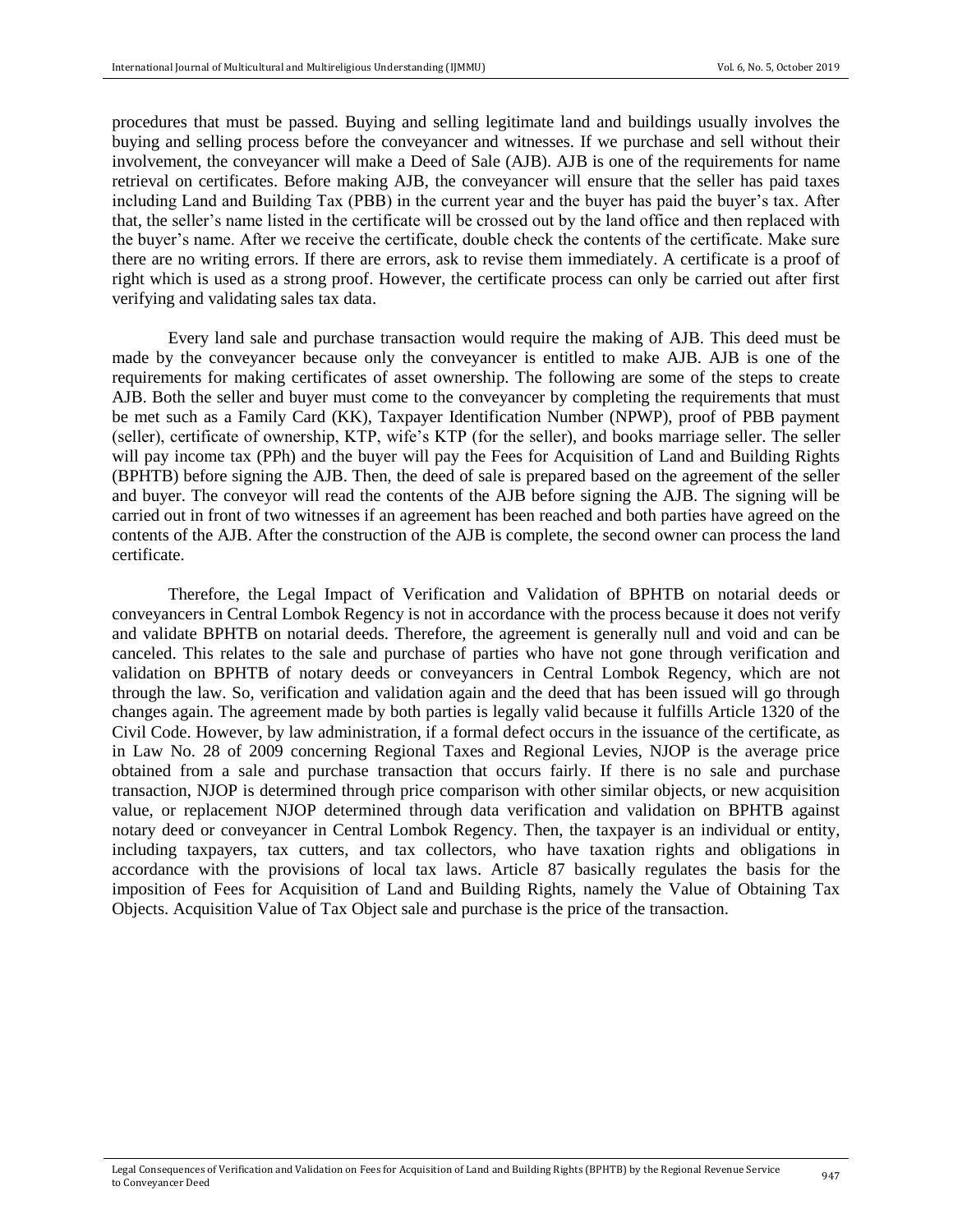#### *Conclusion*

The legal basis for verification and validation, in the collection of Fees for Acquisition of Land and Building Rights in the process of buying and selling of Fees for Land and Building Rights (BPHTB), is a tax imposed on the acquisition of land and building rights based on Circular of the Head of Agency Republic of Indonesia National Land Number 5/SE/IV/2013 concerning Registration of Land Rights or Registration of Transfer of Land Rights Related to the Implementation of Law No. 28 of 2009 concerning Regional Taxes and Regional Levies. Regarding Verification and Validation on Collection of Fees for the Acquisition of Land and Building Rights, the Process of Buying and Selling and Selling Value of Tax Objects (NJOP) is regulated in Article 66 to Article 77 of Law No. 28 of 2009 concerning Regional Taxes and Regional Levies.

The Legal Consequences of Verification and Validation of BPHTB on notarial deeds or conveyancers in Central Lombok Regency are not in accordance with the process because they do not verify and validate BPHTB on notarial deeds. Therefore, the agreement is generally null and void and can be canceled. This relates to the sale and purchase of parties who have not gone through verification and validation on BPHTB of notary deeds or conveyancers in Central Lombok Regency, which are not through the law. So, verification and validation again and the deed that has been issued will go through changes again.

#### *References*

#### **Books and Journals**

- Aktapragia, L. D., Salim, S., & Kaharudin, K. (2019). Legal Standing of the Conveyancer Column on the SSPD BPHTB Form in Lombok Island. *International Journal of Multicultural and Multireligious Understanding*, *6*(3), 1-12.
- Fauzan, M., & Ardiyanto, D. (2012). Akuntansi dan Efektivitas Pemungutan Bea Perolehan Hak atas Tanah dan Bangunan (BPHTB) dan Kontribusinya terhadap Pendapatan Daerah Di Kota Semarang Periode Tahun 2008-2011. *Diponegoro Journal Of Accounting*, *1*(1), 109-119.
- Gustia, M. (2016). The Application of the Law of the Imposition of the Bea Acquisition of Rights to Land and Buildings (Bphtb). *Jurnal IUS Kajian Hukum dan Keadilan*, *4*(1).
- Hartanto, J. A. (2018). Legal Aspects of Land Purchase/Sale Disputes in Indonesia. *Environmental Policy and Law*, *48*(1), 79-82.
- Kosasih, K., Maria, E., & Yusuf, A. (2012). Analisis Sistem Pajak BPHTB Dari Pajak Pusat Menjadi Pajak Daerah Terhadap PAD Kabupaten Karawang. *Majalah Ilmiah SOLUSI*, *11*(24).
- Marzuki, P. M. (2009). *Penelitian Hukum*, Jakarta: Kencana.
- Sarbini, M.(2017). *Kesadaran masyarakat membayar pajak bumi dan bangunan (PBB) di Desa/Kelurahan Renteng Kecamatan Praya Kabupaten Lombok Tengah* (Doctoral dissertation, UIN Mataram).